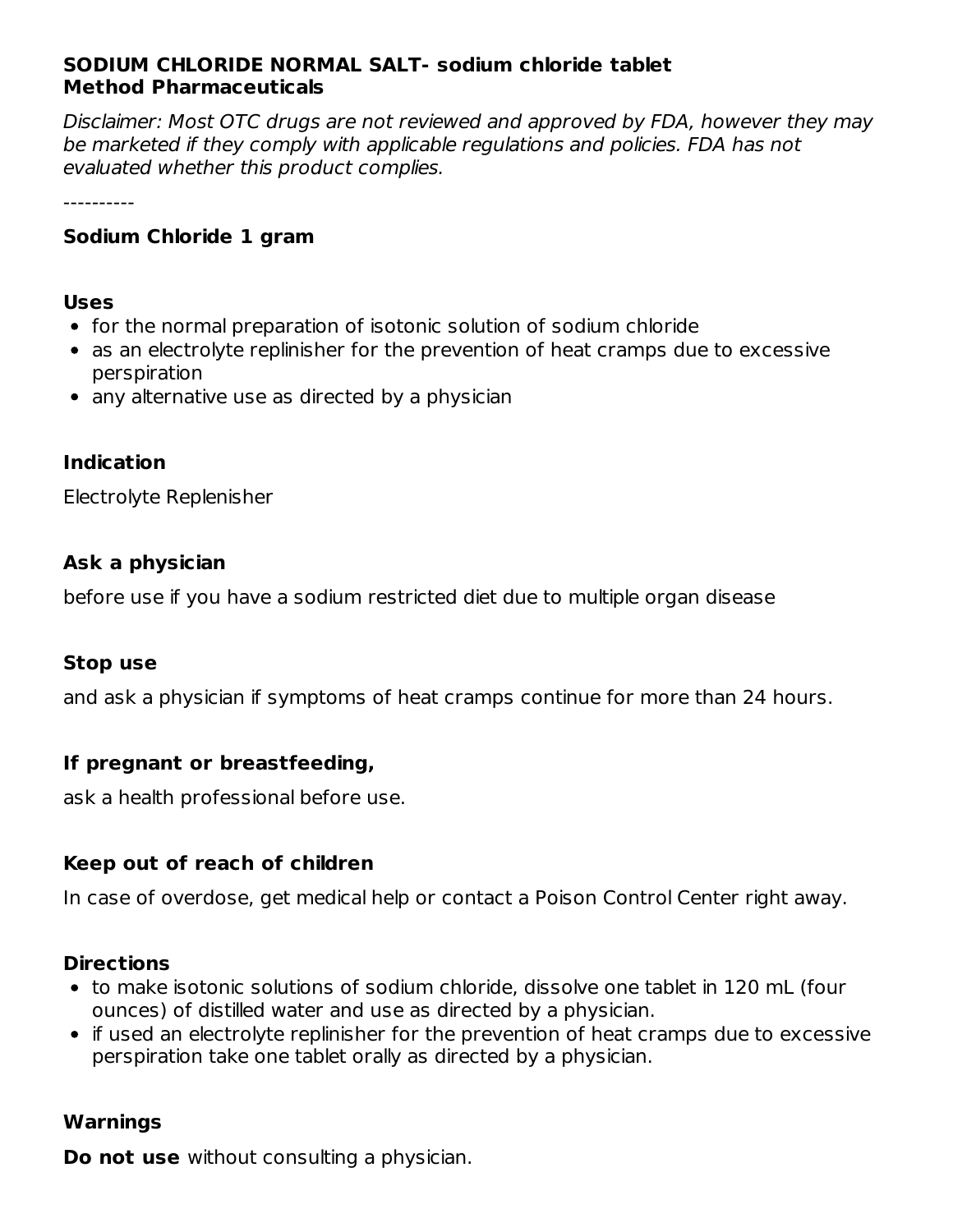# **Active ingredients**

Sodium Chloride

## **Inactive Ingredient**

Product does not contain any inactive ingredients

# **Sodium Chloride**



| SODIUM CHLORIDE NORMAL SALT<br>sodium chloride tablet               |                        |                     |  |                                            |          |                                   |  |  |
|---------------------------------------------------------------------|------------------------|---------------------|--|--------------------------------------------|----------|-----------------------------------|--|--|
|                                                                     |                        |                     |  |                                            |          |                                   |  |  |
| <b>Product Information</b>                                          |                        |                     |  |                                            |          |                                   |  |  |
| <b>Product Type</b>                                                 |                        | HUMAN OTC DRUG      |  | <b>Item Code (Source)</b>                  |          | NDC:58657-118                     |  |  |
| <b>Route of Administration</b>                                      | ORAL                   |                     |  |                                            |          |                                   |  |  |
|                                                                     |                        |                     |  |                                            |          |                                   |  |  |
|                                                                     |                        |                     |  |                                            |          |                                   |  |  |
| <b>Active Ingredient/Active Moiety</b>                              |                        |                     |  |                                            |          |                                   |  |  |
|                                                                     | <b>Ingredient Name</b> |                     |  |                                            |          | <b>Basis of Strength Strength</b> |  |  |
| SODIUM CHLORIDE (UNII: 451W47IQ8X) (CHLORIDE ION - UNII:Q32ZN48698) |                        |                     |  | <b>SODIUM CHLORIDE</b><br>1 <sub>g</sub>   |          |                                   |  |  |
|                                                                     |                        |                     |  |                                            |          |                                   |  |  |
| <b>Product Characteristics</b>                                      |                        |                     |  |                                            |          |                                   |  |  |
| Color                                                               | white                  | <b>Score</b>        |  |                                            | no score |                                   |  |  |
| <b>Shape</b>                                                        | <b>ROUND</b>           | <b>Size</b>         |  |                                            | 12mm     |                                   |  |  |
| Flavor                                                              |                        | <b>Imprint Code</b> |  |                                            | M118     |                                   |  |  |
| <b>Contains</b>                                                     |                        |                     |  |                                            |          |                                   |  |  |
|                                                                     |                        |                     |  |                                            |          |                                   |  |  |
| <b>Packaging</b>                                                    |                        |                     |  |                                            |          |                                   |  |  |
|                                                                     |                        |                     |  | $\mathbf{r}$ , $\mathbf{r}$ , $\mathbf{r}$ |          |                                   |  |  |